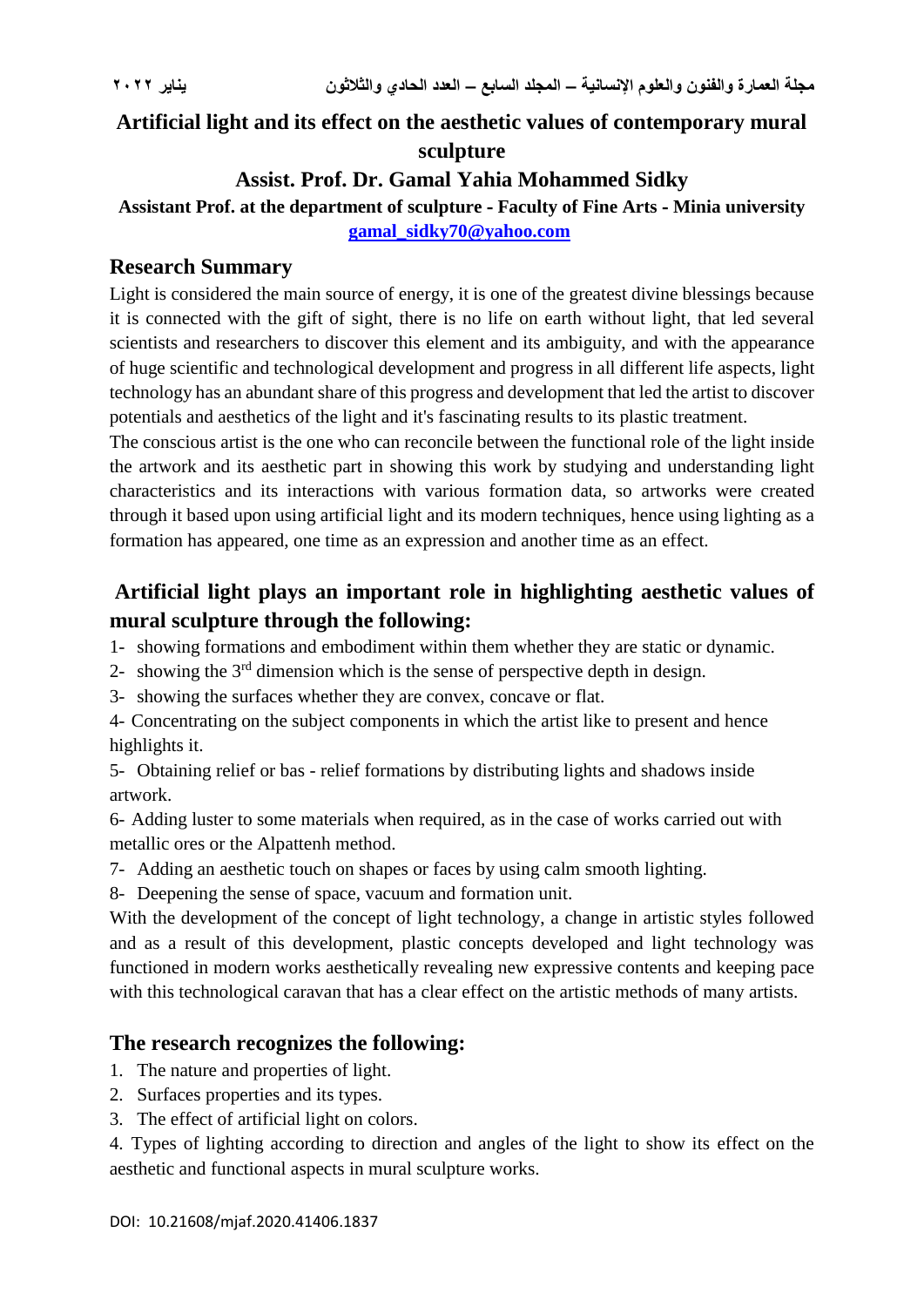5. Artificial light and its aesthetic function in mural sculpture works.

6. Technology of artificial light and its effect on modern art trends in mural sculpture art.

7. Models of some artists who have functioned light technology and various light media in their sculpture formations to recognize their methods and techniques in executing these works to show the effect of this on adding another aesthetic value on the work, in addition to its stable plastic values.

## **Research Problem:**

#### **Problem of the research is summarized and resides in:**

1. To what extent can mural sculpture art acquire visual, formal and artistic values by using different artistic treatments of artificial light?

2. To what extent can data of modern lighting technology be used in mural sculpture works?

3. Does artificial light have a role in achieving the artistic purpose for mural sculpture artist and what is the effect of this on the aesthetic values of mural sculpture art?

## **Research Aims:**

#### **The research aims at making use of modern technological data of lighting in the field of mural sculpture through:**

1. Studying the artificial light as a source of aspiration for mural sculpture artist.

2. Applying this study in producing illuminated mural paintings by using the artificial light bearing characteristics of the present age and keeping pace with modern artistic trends.

3. Studying the artificial light as a plastic component may add for the mural sculpture art other aesthetic values in addition to stable aesthetic values.

## **Research Importance:**

### **The importance of the research is due to:**

1. Making use of artificial light technology in mural sculpture works, so that the artist can keep pace with development and creation.

2. Showing the relationship between the artificial light and methods of its execution in works of mural sculpture works.

3. Shedding light on science and technology data and making use of it in muralsculpture works.

## **Research Hypotheses:**

### **The researcher hypothesizes that:**

1. The artificial light is a new aspiration source for mural sculpture artist.

2. Different light treatments with the artificial light give visual and formal values that are added to the stable aesthetic values of mural sculpture art.

## **Research Methods:**

### **The researcher followed analytical descriptive methodologies through:**

Studying the artificial light, its properties, formal potentials and its effect on aesthetic values, determining the relationship between them and the executed design with mural sculpture method, developing the necessary technicalities for it, then presenting models of some works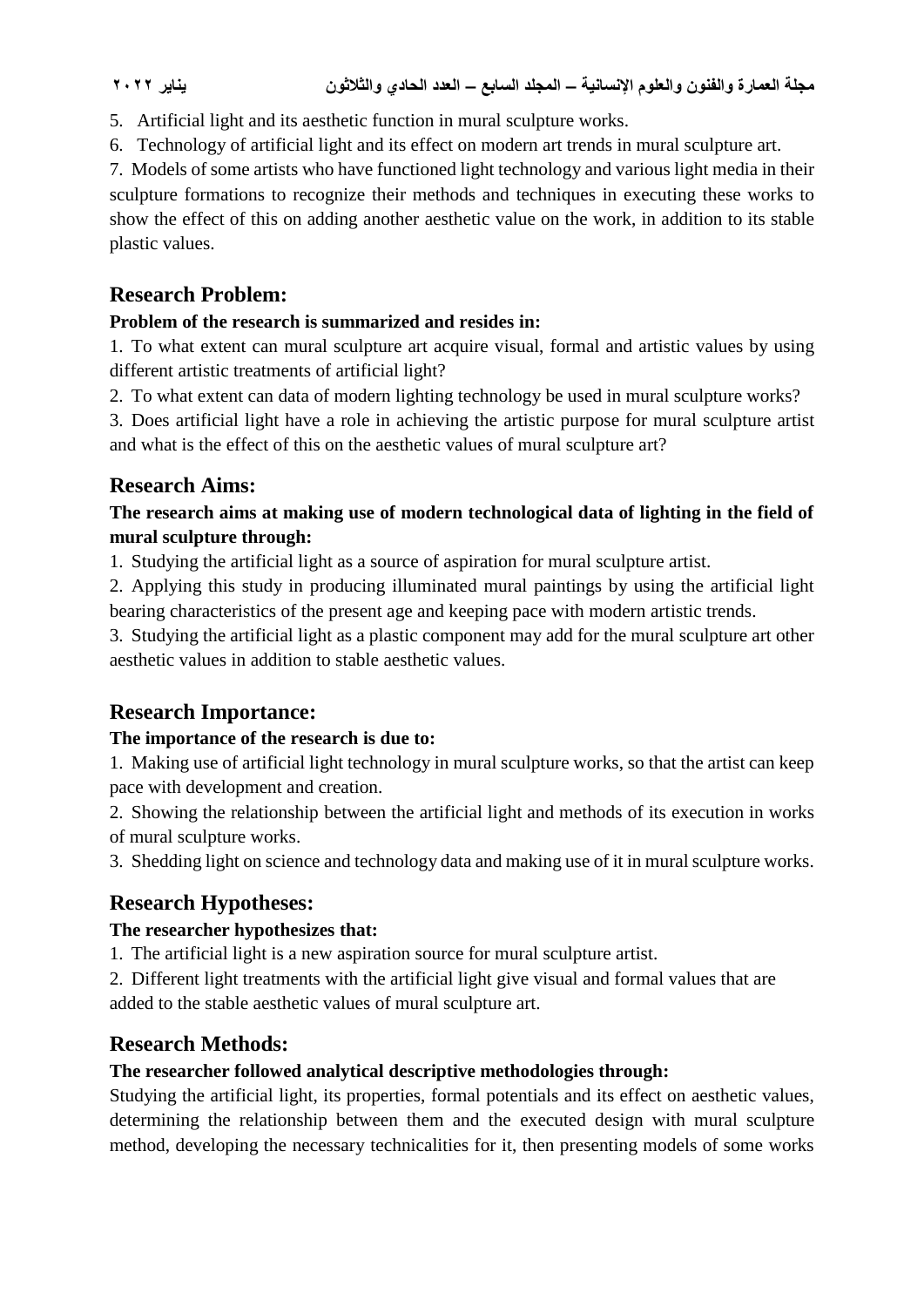in which the artist deals with the artificial light and analyzes it to show its effect on aesthetic values of mural sculpture art.

#### **Research Limits:**

**Firstly: Temporal limits**:

The end of the  $20<sup>th</sup>$  century and the beginning of the  $21<sup>st</sup>$  century.

#### **Secondly: Spatial limits:**

Patterns, but not limited to, in Europe and some countries.

### **The conclusion:**

In the light of the previous study for the research subject " the artificial light and its effect on aesthetic values of mural sculpture art ", this study added a new concept in the field of mural sculpture leading artists to make use of modern artistic trends in art and science representing in the light technology for obtaining aesthetic effects that are difficult to obtain through the natural lighting.

The study innovates a new artistic vision by adding the component of the artificial light with its multiple media, among the formation aesthetics as it is considered as a plastic component that is added to the stable aesthetic values for sculpture art in general and mural sculpture in particular**.** 

### **Findings and recommendations:**

1. Introducing the subject of design technology into sculpture courses.

2. Encouraging students teaching them the importance of experimental thinking in their mural works to discover the method importance in creating artistic innovations that keep pace with progress, scientific and technological development.

3. Providing the opportunity for the researchers to conduct further technological applied researches to create designs that keep up with the times.

4. The study showed the possibility of making use of technological data through the artificial light in making mural paintings bearing the present time characteristics and keeping pace with modern artistic trends in the art of sculpture.

5. The study showed that it is possible to create a modern artistic vision by adding an element of artificial light to design mural paintings with multiple media.

6. the study confirmed the positive relation between the artificial light and mural sculpture art, as light could be used to add another aesthetic value in addition to the fixed aesthetic values in sculpture.

7. The study confirmed that the artificial light as an added value has affected the formation components in the artwork executed with the method of mural sculpture.

### **Key Words:**

Artificial light – aesthetic values – modern mural sculpture – technological data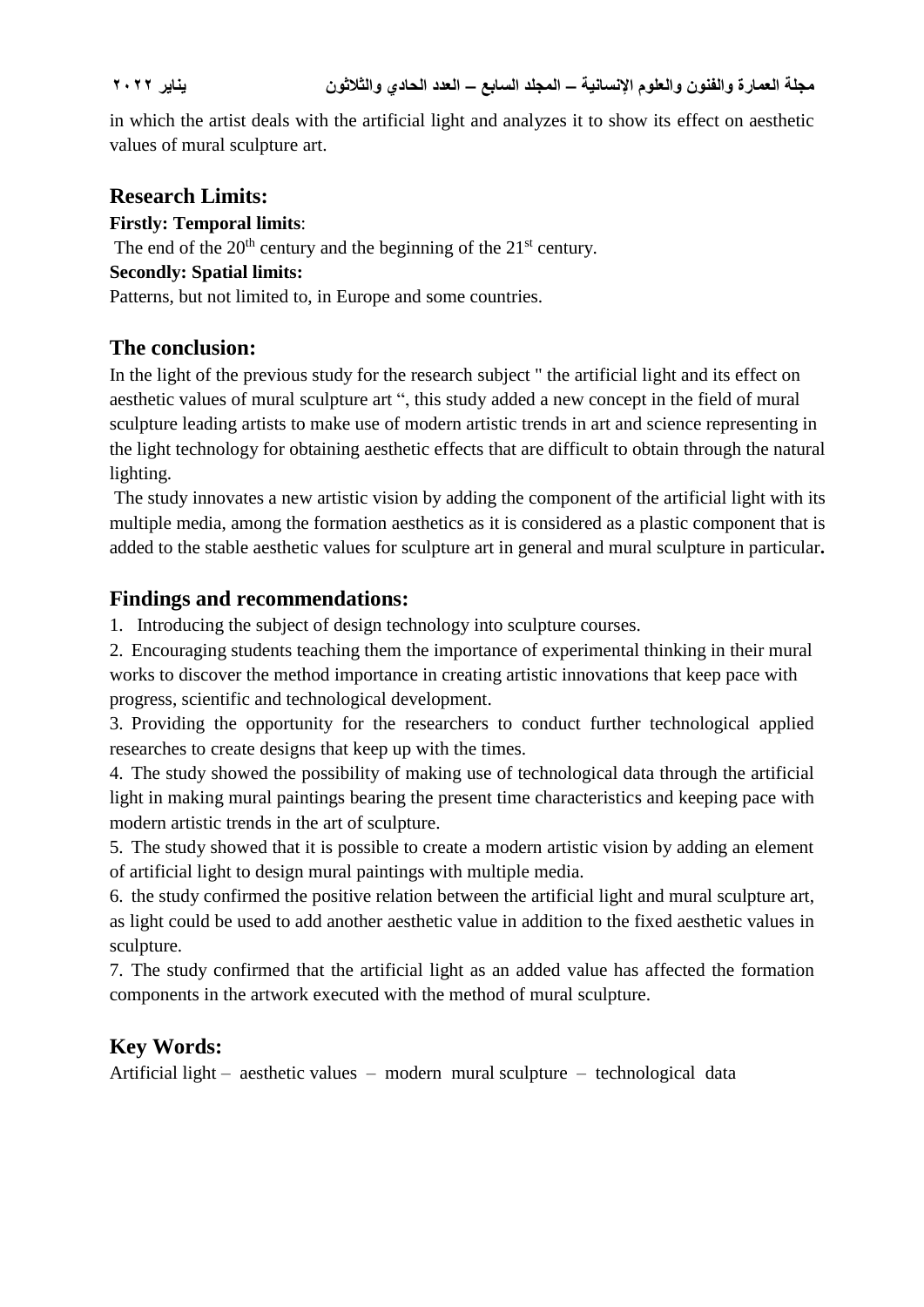#### **Patterns of research images:**

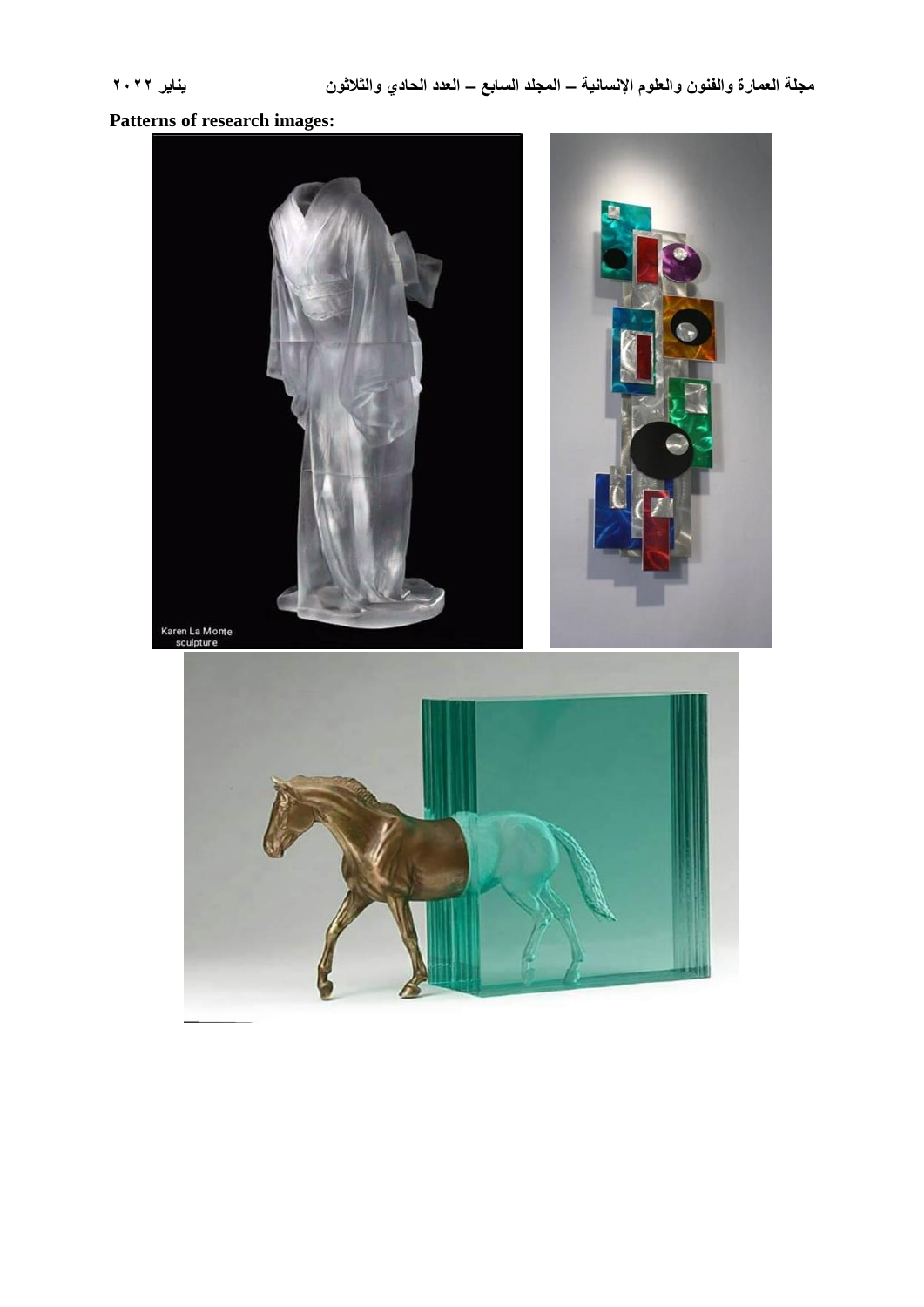



#### **References:**

1. EL Mesallamy, Ahmed Mohammed (2000) : " the role of lighting in highlighting functional and aesthetic values for the internal design (unpublished master thesis) Helwan university – Cairo.

2. El Sherif, Dalal Abdelallah – (2009 ) : " light technology in textiles as a source of designing on the mannequin (unpublished doctorate thesis) Umm Al Qura university – Kingdom of Saudi Arabia.